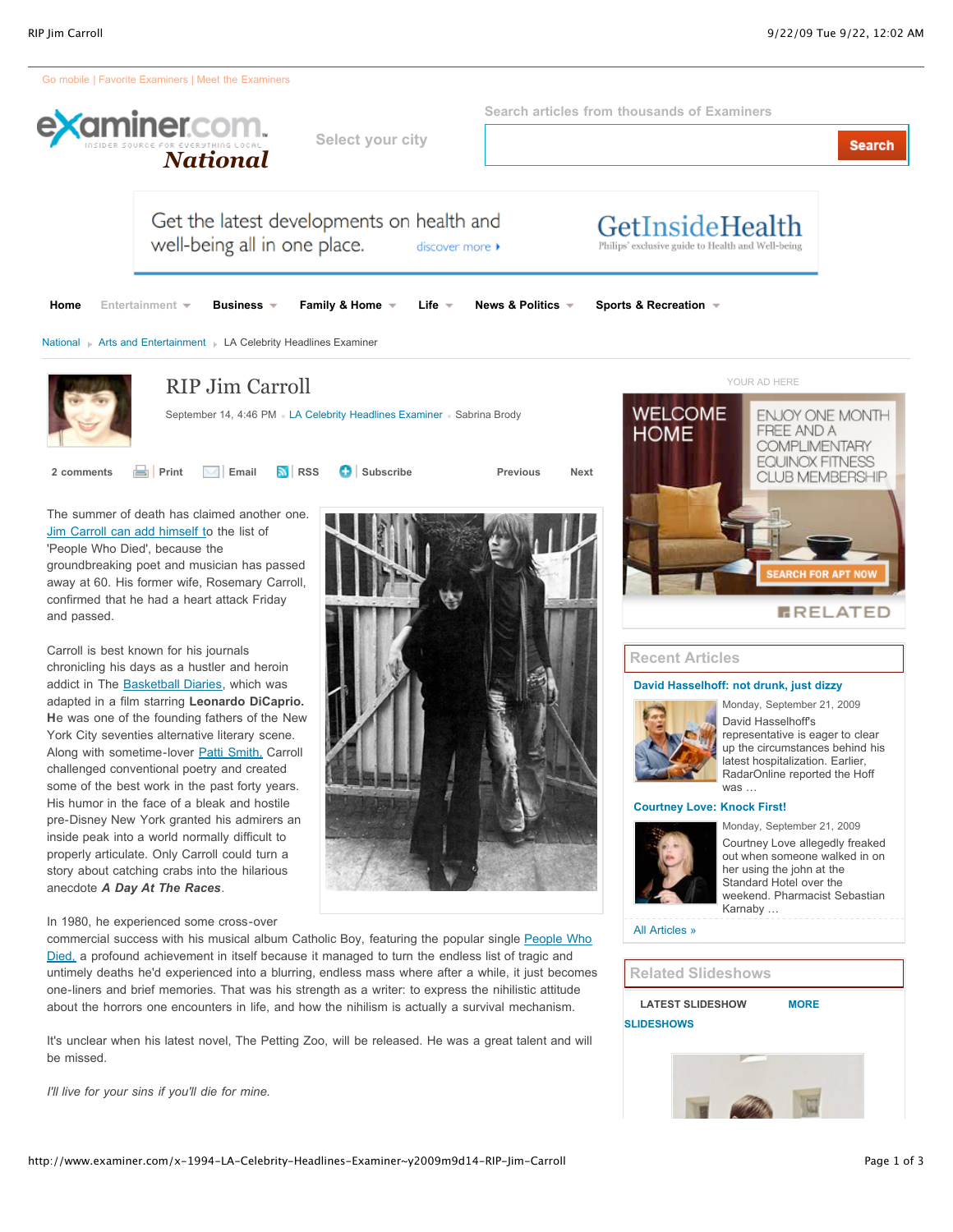| --Fear of Dreaming                                                                                                                                                                                |                                                                                              |  |  |
|---------------------------------------------------------------------------------------------------------------------------------------------------------------------------------------------------|----------------------------------------------------------------------------------------------|--|--|
| More About: Deaths Legends Leonardo DiCaprio                                                                                                                                                      |                                                                                              |  |  |
| <b>ShareThis</b><br>Report article                                                                                                                                                                |                                                                                              |  |  |
|                                                                                                                                                                                                   | <b>Sexy Skarsgard</b>                                                                        |  |  |
| <b>Related Articles:</b><br>YOUR AD HERE                                                                                                                                                          | Things to see and do                                                                         |  |  |
| 'New Moon' soundtrack finalized: check out<br>the album lineup                                                                                                                                    | <b>SAT</b><br>$W \in \mathbb{D}$<br>TNU<br>FRI<br>TUE<br>Today<br>22<br>23<br>24<br>26<br>25 |  |  |
| Dancing With The Stars: Ashley Hamilton &<br>Edyta Sliwinska foxtrot video                                                                                                                        | <b>Charo</b>                                                                                 |  |  |
| Yoko Ono brings back the Plastic Ono Band<br>in name and spirit                                                                                                                                   | 21 Sep 2009 - 7 pm<br>Riviera Hotel & Casino La Cage<br>Theater                              |  |  |
| Obama to Letterman: I was actually black<br>before the election (video)                                                                                                                           | More music »                                                                                 |  |  |
| Country's Joe Nichols performs for Merle<br>Haggard, then the Dalai Lama this week                                                                                                                | <b>Fab Four Live</b>                                                                         |  |  |
|                                                                                                                                                                                                   | Planet Hollywood Resort & Casino                                                             |  |  |
|                                                                                                                                                                                                   | <b>Rodrigo Y Gabriela</b><br>Moore Theatre                                                   |  |  |
|                                                                                                                                                                                                   | See all Events »                                                                             |  |  |
| <b>Comments</b>                                                                                                                                                                                   | <b>Fellow Examiners</b>                                                                      |  |  |
| Sabrina says:                                                                                                                                                                                     | <b>Boston TV Examiner</b>                                                                    |  |  |
| I was actually a huge Carroll fan and had the pleasure of seeing him perform and speak with                                                                                                       | <b>L.A Bartender Examiner</b>                                                                |  |  |
| me in New York City several years ago, and I'm deeply saddened by the loss of such an<br>excellent poet, but I'm glad 'typo' could turn my memorial page into a desperate bid for snide           | <b>L.A Lakers Examiner</b>                                                                   |  |  |
| hipster counter-culture scene credibility.                                                                                                                                                        | <b>Twilight Examiner</b>                                                                     |  |  |
| September 17, 11:15 AM                                                                                                                                                                            | <b>L.A Musical Theater Examiner</b>                                                          |  |  |
| Typo Hackaway says:                                                                                                                                                                               | <b>Sites I like</b>                                                                          |  |  |
|                                                                                                                                                                                                   | <b>Ain't It Cool News</b>                                                                    |  |  |
| No, you don't add his name to the list of People who Died, this witless obvious twee comment<br>made 10,000 times in the last few days by hack web writers People Who Died is about               | <b>Dlisted</b>                                                                               |  |  |
| people who died young, very YOUNG Carroll lived well more than twice as long as anyone<br>in that song.                                                                                           | <b>Just Jared</b>                                                                            |  |  |
|                                                                                                                                                                                                   | <b>Socialite Life</b>                                                                        |  |  |
| Silly Examiner nonsense.                                                                                                                                                                          | <b>Christian Bale Soundboard</b>                                                             |  |  |
| PS                                                                                                                                                                                                | The Story of Christian The Lion                                                              |  |  |
| The damned quote is "I'll live for your sins if you'll die for mine." You got it all wrong, but you<br>did get the ad clicks. A few million more and you can buy a copy of Catholic Boy and maybe | <b>Rotten Tomatoes</b>                                                                       |  |  |
| get it right.                                                                                                                                                                                     | The Slow Loris                                                                               |  |  |
| September 16, 6:20 PM                                                                                                                                                                             | <b>Pet Finder</b>                                                                            |  |  |
|                                                                                                                                                                                                   | Los Angeles Animal Rescue Center                                                             |  |  |
|                                                                                                                                                                                                   | Stop 8                                                                                       |  |  |
| <b>Become an Examiner</b>                                                                                                                                                                         | <b>Television Without Pity</b>                                                               |  |  |
| and write what you live.                                                                                                                                                                          | <b>Kanye West</b>                                                                            |  |  |
| Name:                                                                                                                                                                                             | Billy & Kiko: Dog and monkey best friends                                                    |  |  |
| <b>Apply now</b>                                                                                                                                                                                  | <b>Epic One Liners</b>                                                                       |  |  |